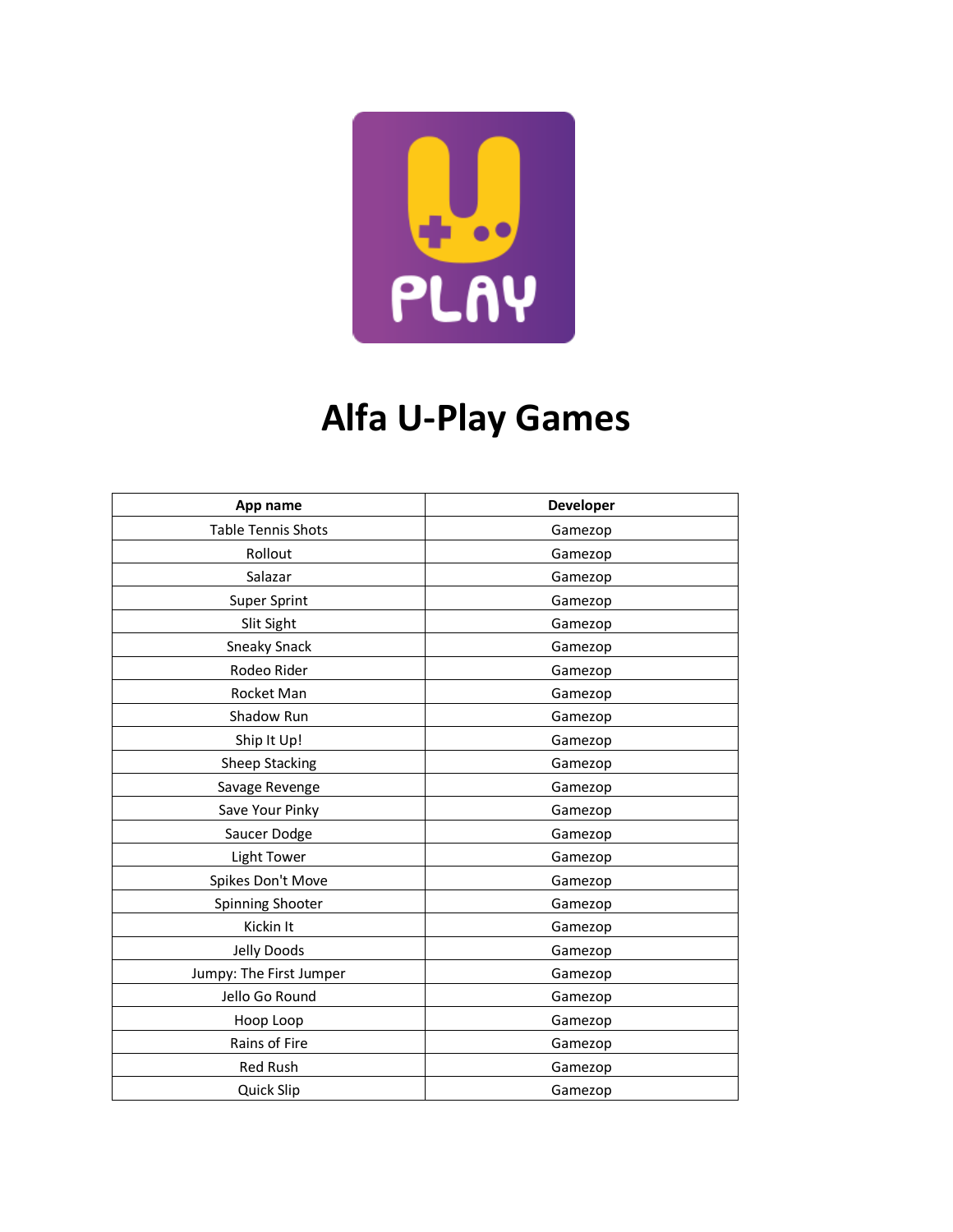| Pirate's Pillage! Aye! Aye! | Gamezop |
|-----------------------------|---------|
| Pop Soap                    | Gamezop |
| Punch Heroes                | Gamezop |
| Monsters Burn Too           | Gamezop |
| Nosedive                    | Gamezop |
| Pie Attack                  | Gamezop |
| Gerbil Jump                 | Gamezop |
| Homerun Hit                 | Gamezop |
| Game of Tiles               | Gamezop |
| Ludo With Friends           | Gamezop |
| Dodgy                       | Gamezop |
| Dribblin Dot                | Gamezop |
| <b>Furious Speed</b>        | Gamezop |
| <b>Focus Locus</b>          | Gamezop |
| Dodge Bot                   | Gamezop |
| <b>Holiday Cheer</b>        | Gamezop |
| Fly Safe                    | Gamezop |
| Cuby Dash                   | Gamezop |
| <b>Tic Tac Toe</b>          | Gamezop |
| Colour Chase                | Gamezop |
| Time Warp                   | Gamezop |
| Cosmo Fighter               | Gamezop |
| <b>Tiny Tripper</b>         | Gamezop |
| <b>Twin Hop</b>             | Gamezop |
| <b>Traffic Command</b>      | Gamezop |
| Vegetables vs. Chef         | Gamezop |
| Watch The Walls             | Gamezop |
| Escape Run                  | Gamezop |
| Drop Dead                   | Gamezop |
| <b>Whirly Chick</b>         | Gamezop |
| Coin Grab                   | Gamezop |
| <b>Boxing Club</b>          | Gamezop |
| Bouncy                      | Gamezop |
| Drone                       | Gamezop |
| Yummy Taco                  | Gamezop |
| <b>Battle Fish</b>          | Gamezop |
| <b>Blocking Bugs</b>        | Gamezop |
| <b>Bottle Shoot</b>         | Gamezop |
| <b>Attention Span</b>       | Gamezop |
| <b>Tricky Trip</b>          | Gamezop |
| Zombies Can't Jump 2        | Gamezop |
| The Sea Lion Act            | Gamezop |
| <b>Sling Soccer</b>         | Gamezop |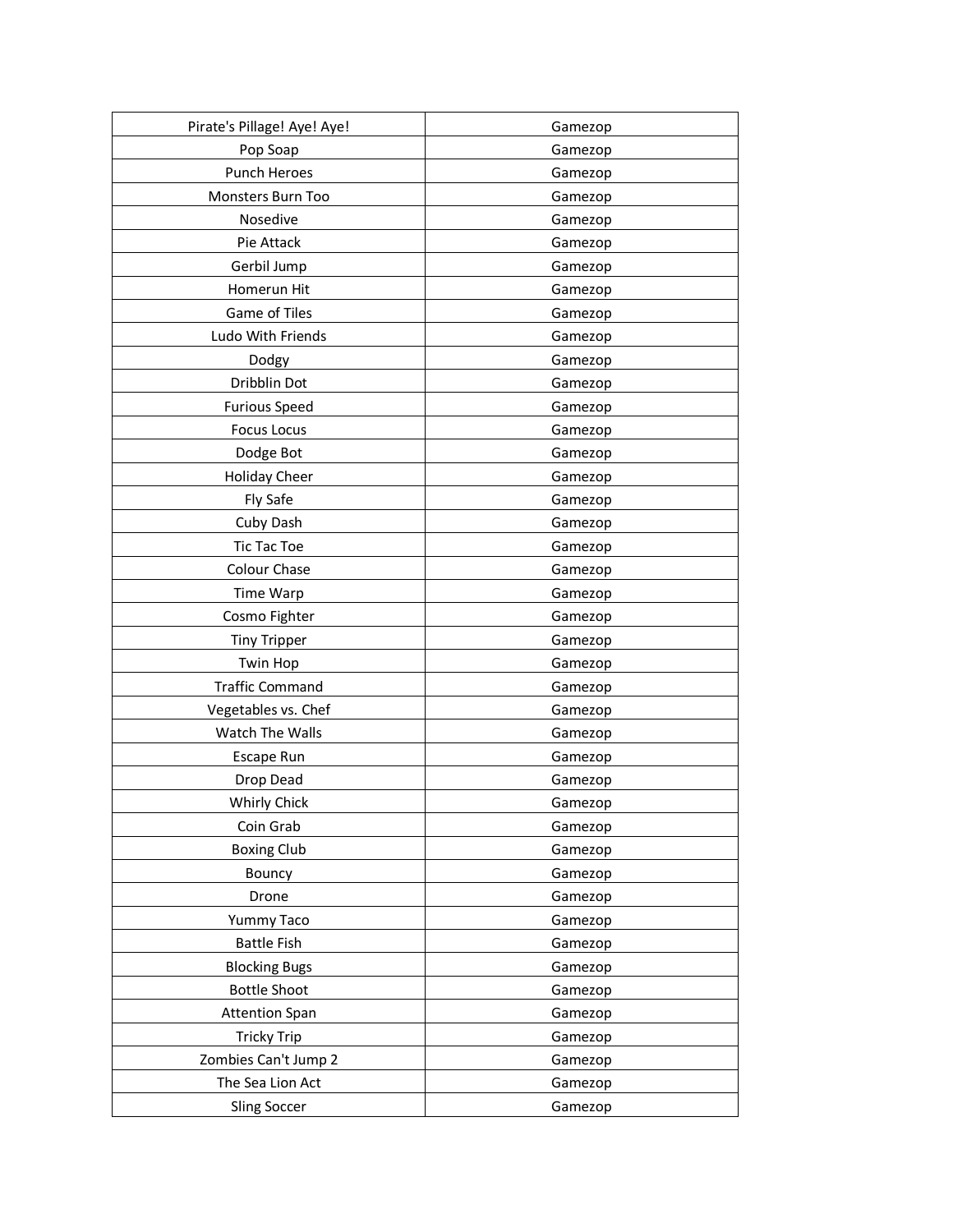| Sticky Goo                    | Gamezop              |
|-------------------------------|----------------------|
| <b>Super Goalie Auditions</b> | Gamezop              |
| Slap Fest                     | Gamezop              |
| Rope Ninja                    | Gamezop              |
| Shade Shuffle                 | Gamezop              |
| Rock the Dock                 | Gamezop              |
| Pillar Hopper                 | Gamezop              |
| Pixel Slime                   | Gamezop              |
| Penguin Skip                  | Gamezop              |
| Knight Ride                   | Gamezop              |
| Melon Pinch                   | Gamezop              |
| Odd One Out                   | Gamezop              |
| Grumpy Gorilla                | Gamezop              |
| Foot Chinko                   | Gamezop              |
| Groovy Ski                    | Gamezop              |
| Flexi Snake                   | Gamezop              |
| Drop Me                       | Gamezop              |
| <b>Fidgety Frog</b>           | Gamezop              |
| Cyberfusion                   | Gamezop              |
| Catch-a-pult                  | Gamezop              |
| Clay Pigeon: Tap and Shoot    | Gamezop              |
| Cowboy vs. Martians           | Gamezop              |
| Astro Knot                    | Gamezop              |
| <b>Basketball Master</b>      | Gamezop              |
| <b>Black Jack Grid</b>        | Gamezop              |
| Soccer Jerks                  | Gamezop              |
| <b>Brick Plunge</b>           | Gamezop              |
| 2048                          | Gamezop              |
| Alien Kindergarten            | Gamezop              |
| 1212!                         | Gamezop              |
| Rafting Adventure             | Gamezop              |
| Lane Battles                  | Gamezop              |
| Om Nom: Run                   | ZeptoLab             |
| Dragons & Diamonds            | Kiloo                |
| <b>Sports Qwizz</b>           | SportsWizz           |
| Tower Crush                   | Impossible Apps      |
| <b>Conduct THIS</b>           | Northplay            |
| Chess: The Kings Adventure    | <b>Inlogic Games</b> |
| <b>Traffix</b>                | InfinityGames.io     |
| Hugo Retro Mania              | Marengo Knoll        |
| Peppy Pals School             | Peppy Pals           |
| Peppy Pals Farm               | Peppy Pals           |
| Peppy Pals Beach              | Peppy Pals           |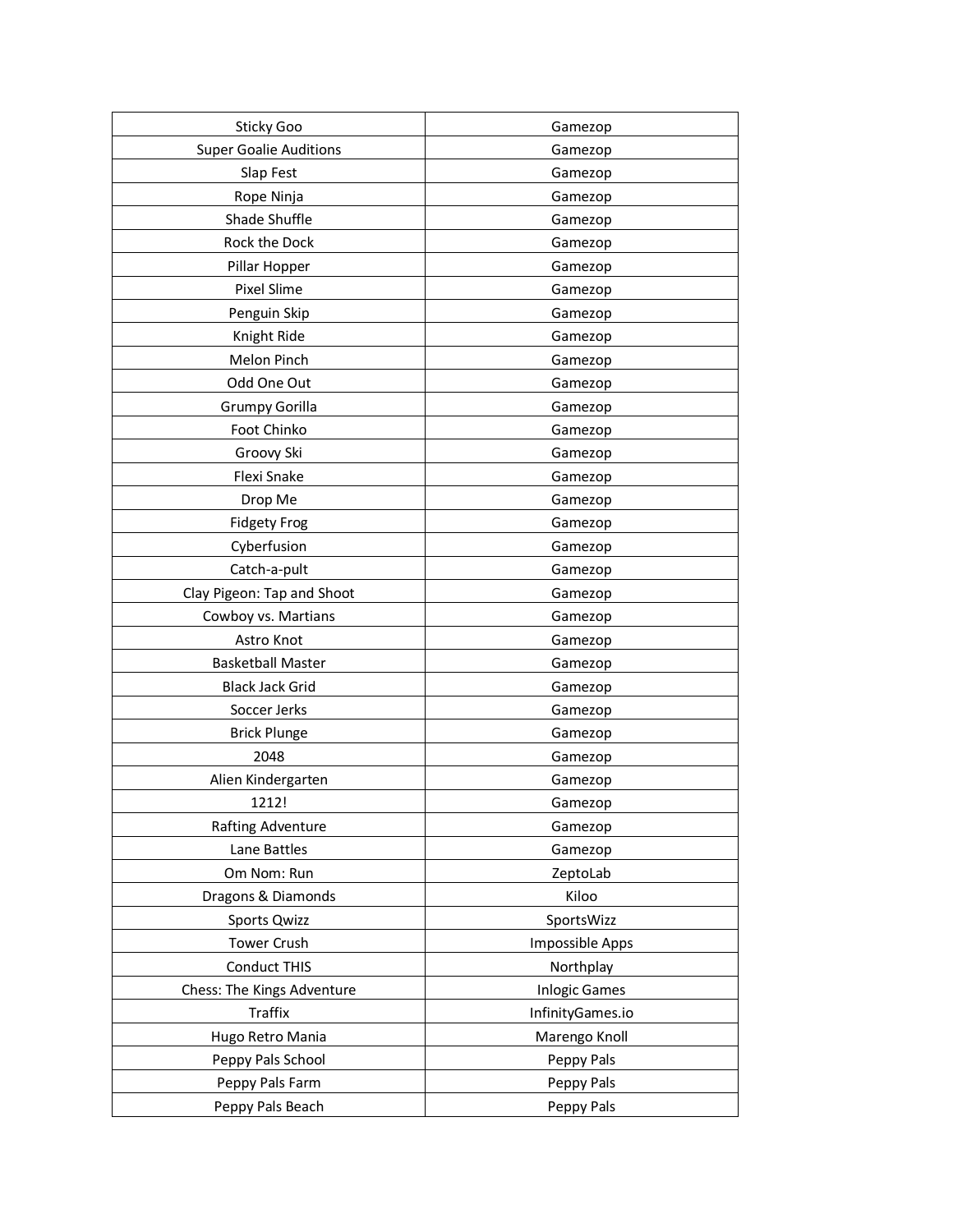| Peppy Pals - Reggy's Play Date              | Peppy Pals                          |
|---------------------------------------------|-------------------------------------|
| Cat Simulator: Kitty Craft                  | <b>Inlogic Games</b>                |
| Brain for monster truck!                    | HappyTube                           |
| Brain it on the truck!                      | HappyTube                           |
| <b>Bistro Cook</b>                          | HappyTube                           |
| Lost Artifacts: Golden Island               | HappyTube                           |
| Fox Factory                                 | Plug In Digital                     |
| Lost Artifacts: Soulstone                   | HappyTube                           |
| Rise Up                                     | Plug In Digital                     |
| Pango Musical March                         | Plug In Digital                     |
| Word Farm                                   | <b>PMCF</b>                         |
| Poly Puzzle                                 | <b>Inlogic Games</b>                |
| Enigmatis 2: The Mists of Ravenwood         | Artifex Mundi                       |
| <b>Forest Spirit</b>                        | ForceField s.r.o.                   |
| Run & Gun: BANDITOS                         | Ludus Studio                        |
| G-Switch 1                                  | Serius Games                        |
| G-Switch 2                                  | Serius Games                        |
| Play and Learn with Om Nom                  | ZeptoLab                            |
| Car Puzzler                                 | Boris Zápotocký                     |
| Shards - the Brick Breaker                  | <b>SBC Games</b>                    |
| <b>ELOH</b>                                 | Broken Rules Interactive Media GmbH |
| Monster Killer                              | <b>HGames-ArtWorks</b>              |
| <b>Tiny Derby</b>                           | <b>Triple Boris</b>                 |
| Swin Out                                    | Lozange Lab                         |
| Pango Kumo Weather                          | Studio Pango                        |
| Pango Build Safari                          | Studio Pango                        |
| Garou MOTW                                  | <b>SNK CORPORATION</b>              |
| Samurai Shodown II                          | <b>SNK CORPORATION</b>              |
| Persephone                                  | Plug In Digital                     |
| Odysseus Kosmos - Episode 1                 | HeroCraft                           |
| Magibot                                     | Plug In Digital                     |
| ZigzZagged                                  | HeroCraft                           |
| Metal Slug 3                                | <b>SNK CORPORATION</b>              |
| The King Of Fighters 97                     | <b>SNK CORPORATION</b>              |
| Metal Slug 2                                | <b>SNK CORPORATION</b>              |
| <b>Cultist Simulator</b>                    | Playdigious                         |
| Chicken Jump                                | Playdigious                         |
| Toon Clash Chess                            | Ludus Studio                        |
| Fin & Ancient Mystery: platformer adventure | FenechGames                         |
| Ben 10 Bug Attack                           | Cartoon Network EMEA                |
| Ben 10 Match Up                             | Cartoon Network EMEA                |
| Red Hands                                   | <b>NETIGEN Games</b>                |
| Sling Kong                                  | Protostar                           |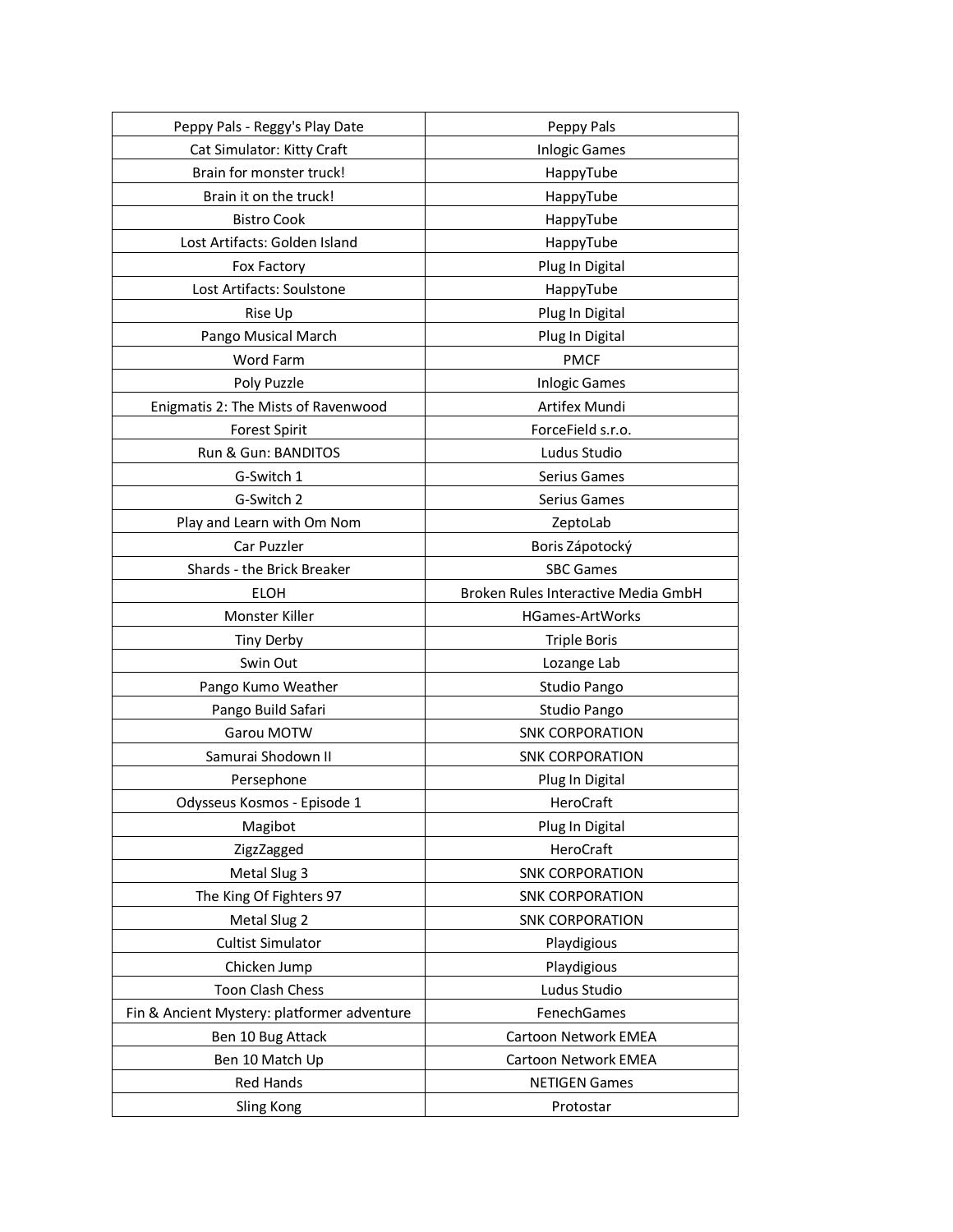| Math Tales Ocean                             | Marshmallow games            |
|----------------------------------------------|------------------------------|
| Real Sea Battle                              | <b>NOMOC</b>                 |
| <b>Hell Clicker</b>                          | <b>Red Machine</b>           |
| Horror Nights Story                          | Paper Bunker                 |
| Pettsons Inventions 1                        | Filimundus                   |
| Air Stunt AR                                 | Mobi2Fun Private Limited     |
| <b>Balloon Shooter AR</b>                    | Mobi2Fun Private Limited     |
| <b>Basket Ball AR</b>                        | Mobi2Fun Private Limited     |
| Archery AR                                   | Mobi2Fun Private Limited     |
| Hoop Rush AR                                 | Mobi2Fun Private Limited     |
| Drag Racing Rivals                           | <b>Inlogic Games</b>         |
| Zombie Hill Race 3                           | <b>Inlogic Games</b>         |
| Mosqui Shoot AR                              | Mobi2Fun Private Limited     |
| Fun Farm Animals                             | Marshmallow games            |
| Doctor Justabout                             | Marshmallow games            |
| Fun Jungle Animals                           | Marshmallow games            |
| Tiny Trooper 2: Special Ops                  | Mforma Europe Limited        |
| My Singing Monsters Composer                 | <b>Big Blue Bubble</b>       |
| Fruit Match 3: Crazy Mania                   | <b>Qplaze Games</b>          |
| Math Tales The Farm                          | Marshmallow games            |
| Racing Classics Pro - Drag Race & Real Speed | T-Bull                       |
| Air Strike: WW2 Fighters Sky Combat Attack   | FunKillerGames               |
| Traveling with Arthur - New York             | Marshmallow games            |
| Traveling with Arthur - London               | Marshmallow games            |
| Idle Racing GO - Clicker Tycoon & Race       |                              |
| Manager                                      | T-Bull                       |
| Mirage: Illusions                            | Illam Software Entertainment |
| Amazing Spider Simulator                     | HGames-ArtWorks              |
| Deep Space                                   | <b>Crescent Moon Games</b>   |
| Cosmolander                                  | Marshmallow games            |
| Summer Camp Island: Bubble Trouble           | Cartoon Network              |
| Evil Dead: Extended Nightmare                | <b>Boomdash Digital</b>      |
| Powerpuff Girls Trail Blazer                 | Cartoon Network              |
| Adventure Time Marceline's Ice Blast         | Cartoon Network              |
| Ben 10 Penalty Power                         | Cartoon Network              |
| <b>Counter Attack</b>                        | Seven Bulls Games            |
| FoxyLand                                     | <b>BUG-Studio</b>            |
| Ghostanoid                                   | <b>NOMOC</b>                 |
| Real Minesweeper                             | <b>NOMOC</b>                 |
| Fern Flower                                  | Macaque                      |
| <b>Bridge Constructor</b>                    | ClockStone STUDIO            |
| EnigmBox                                     | Benoît Freslon               |
| Pizza Maker                                  | <b>Bubadu</b>                |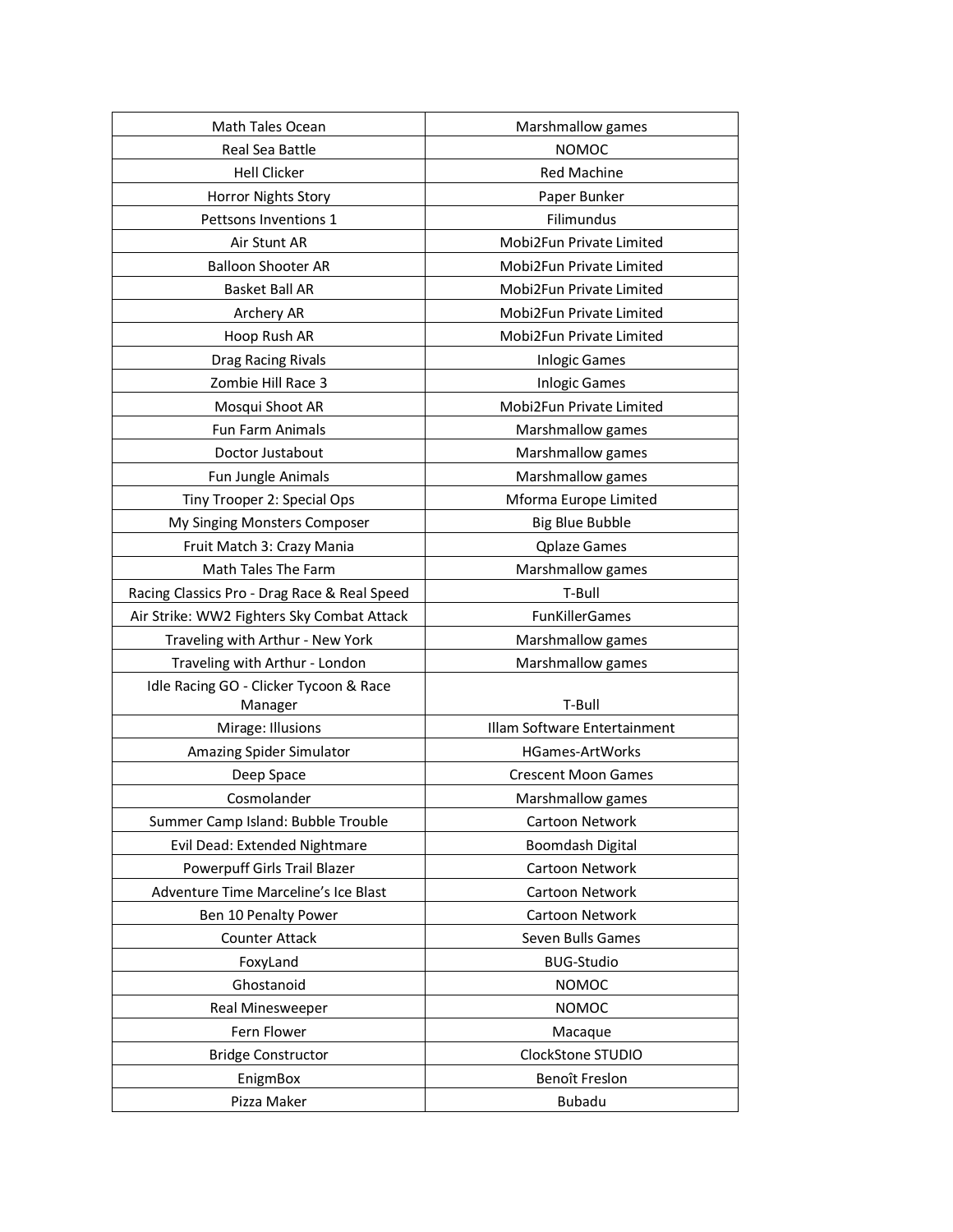| My Baby Care                         | <b>Bubadu</b>              |
|--------------------------------------|----------------------------|
| Cake Maker                           | <b>Bubadu</b>              |
| <b>Builder Game</b>                  | <b>Bubadu</b>              |
| <b>Bubbu</b>                         | <b>Bubadu</b>              |
| Princess Hair & Makeup Salon         | M by Bubadu                |
| Supermarket Game                     | <b>Bubadu</b>              |
| Duddu                                | <b>Bubadu</b>              |
| <b>Bring Me Cakes</b>                | Potato Jam                 |
| Kraken Land: Platformer Adventures   | Honikou Games              |
| Logic Dots                           | Ingames                    |
| Sender Unknown: The Woods - Text     |                            |
| Adventure                            | Daily Magic Mobile         |
| Stickman PvP Wars Online             | QPLAZE                     |
| Left-Right: The Mansion              | <b>Triple Boris</b>        |
| Homo Machina                         | <b>ARTE Experience</b>     |
| Bury me, my Love                     | <b>Dear Villagers</b>      |
| League of Mermaids                   | Legacy Games               |
| <b>LYNE</b>                          | Thomas Bowker              |
| Graphz                               | <b>Fractal Games LTD</b>   |
| <b>Mountain Drive</b>                | Mobi2Fun Private Limited   |
| Zombie Town Story                    | HeroCraft                  |
| Speed Bus Racer                      | Mobi2Fun Private Limited   |
| Tap the Blocks                       | Specialbit Studio          |
| <b>CATS: Crash Arena Turbo Stars</b> | ZeptoLab                   |
| Football Champions 2020              | <b>Inlogic Games</b>       |
| Evoland <sub>2</sub>                 | Playdigious                |
| Real Mech Robot Steel War 3D         | HGamesArt                  |
| Jewel Block Puzzle                   | Mini Games INL             |
| Faraway: Puzzle Escape               | Snapbreak                  |
| Magic Cube 3D                        | Maximko Online             |
| Monster Trucks Unleashed             | Dumadu Games               |
| Vandals                              | <b>ARTE Experience</b>     |
| Parking 3D                           | Dumadu Games               |
| <b>Heart Box</b>                     | <b>RAD BROTHERS</b>        |
| Dark Runner                          | Dumadu Games               |
| Money Movers 3                       | Kizi Games                 |
| Cricket 3D                           | Dumadu Games               |
| Dark Runner 3                        | Dumadu Games               |
| Runic Rampage                        | <b>Crescent Moon Games</b> |
| Money Movers 2                       | Kizi Games                 |
| Vikings: an Archer's Journey         | PINPIN TEAM                |
| Bob The Robber 4                     | Kizi Games                 |
| <b>Money Movers</b>                  | Kizi Games                 |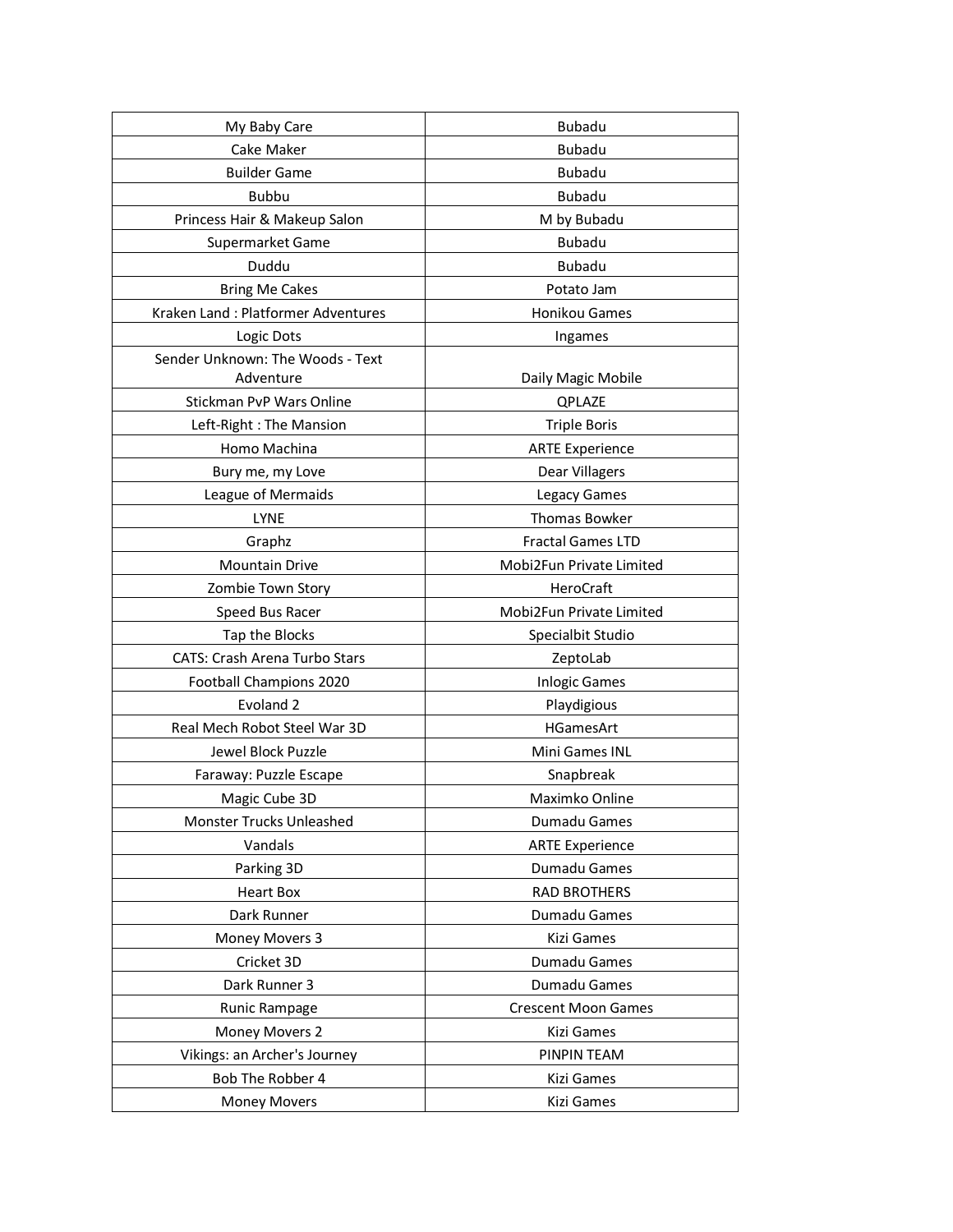| Bob the Robber 3                             | Kizi Games                   |
|----------------------------------------------|------------------------------|
| Sally's Law                                  | Nanali Studios               |
| Kickerinho World                             | Orbital Knight               |
| Pool Break Pro 3D Billiards                  | Kinetic Bytes                |
| <b>Real Tanks</b>                            | <b>BestWorld Games</b>       |
| Temple Rush 2                                | Mini Games INL               |
| Another Lost Phone: Laura's Story            | Playdius                     |
| Sweet Jewel                                  | <b>Inlogic Games</b>         |
| Orborun                                      | <b>Tiny Lab Racing Games</b> |
| Rock Vs Guitar Legends 2017                  | <b>HGamesArt</b>             |
| Dreamcage Escape                             | Snapbreak                    |
| Trouserheart                                 | 10tons Ltd                   |
| Criminal Cases Files - Save the World        | salon games for girls        |
| Escape Logan Estate                          | Snapbreak                    |
| The Inner World                              | Mobile Games Hub             |
| Red Ball 3                                   | HeroCraft Ltd.               |
| Laps - Fuse                                  | QuickByte Games              |
| Jurassic Dino VR                             | <b>Rabbit Mountain</b>       |
| Jurassic Racing                              | Mobile Games Hub             |
| <b>Metal Hunt</b>                            | Katarina - Play The Game     |
| Lovely Pets Match 3                          | <b>Qplaze Games</b>          |
| Football Cup 2020                            | <b>INLOGIC GAMES</b>         |
| <b>Talking Tom Pool</b>                      | Outfit7                      |
| Sprinkle Junior                              | Mediocre                     |
| Flick Golf!                                  | <b>Full Fat</b>              |
| Five Nights at Freddy's: SL                  | <b>Scott Cawthon</b>         |
| Baby Hazel In Preschool                      | Axis Entertainment           |
| 12 Labours of Hercules II                    | JetDogs Oy                   |
| The Hunt for Red Panda                       | Immanitas                    |
| Beholder                                     | <b>Creative Mobile</b>       |
| High Speed Race: Racing Need                 | T-Bull                       |
| Zombie Call: Trigger 3D First Person Shooter |                              |
| Game                                         | T-Bull                       |
| Moto Rider GO: Highway Traffic               | T-Bull                       |
| Best Sniper IV: Dungeon Avenger              | T-Bull                       |
| Best Sniper V: Base Shooting Hunter          | T-Bull                       |
| Top Boat: Racing Simulator 3D                | T-Bull                       |
| Best Sniper III: Assassin in Wilderness      | T-Bull                       |
| Best Sniper I: Desert Hunter 3D              | T-Bull                       |
| Top Speed: Drag & Fast Racing 3D             | T-Bull                       |
| Best Sniper II: FPS Urban Killer             | T-Bull                       |
| Top Bike: Fast Racing & Moto Drag Rider      | T-Bull                       |
| Racing Xtreme: Fast Rally Driver 3D          | T-Bull                       |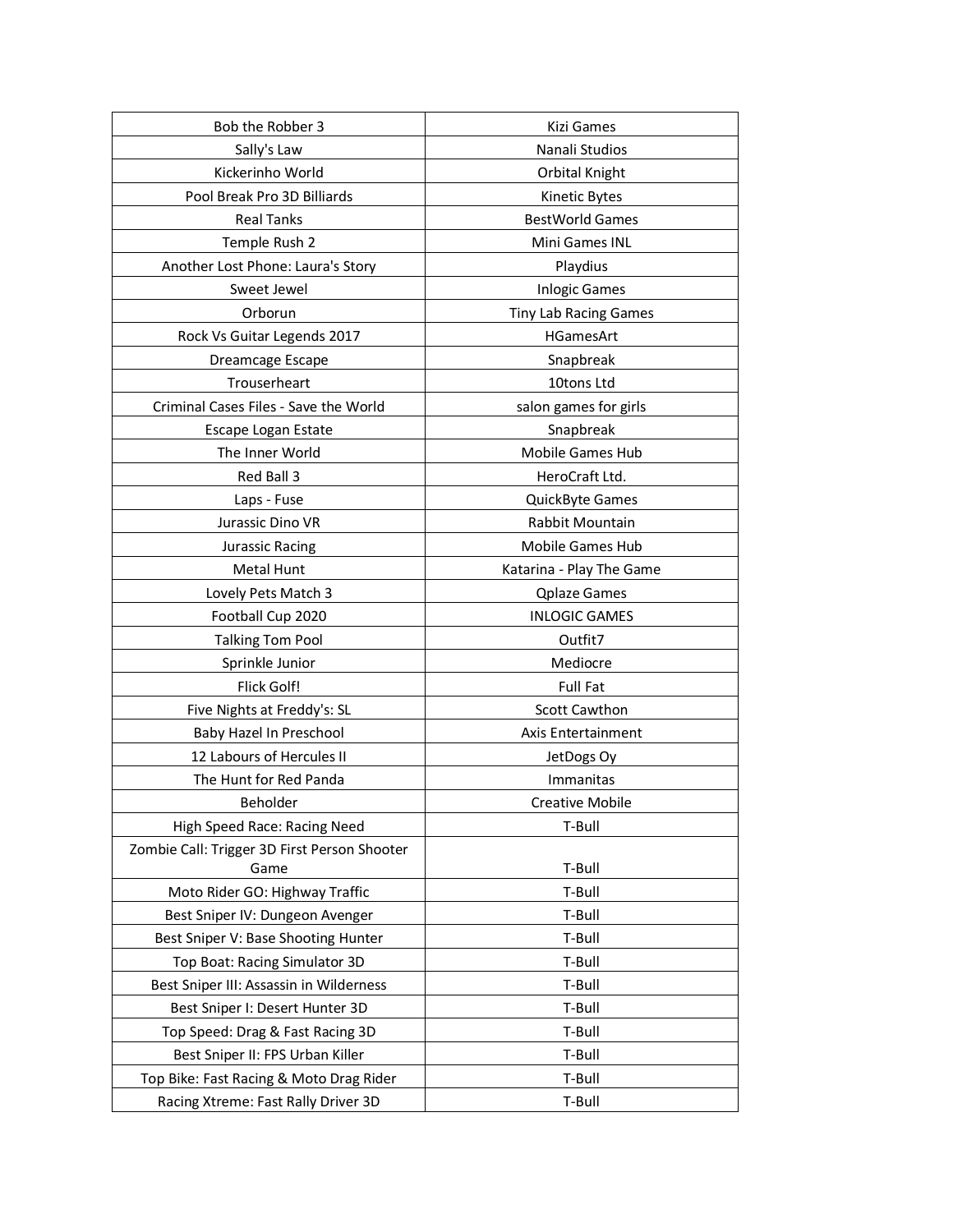| Pro Football 2019                                 | <b>Inlogic Games</b>      |
|---------------------------------------------------|---------------------------|
| Medford City Asylum                               | Anuman                    |
| Tarzan: The Quest of Monkey Max                   | Plug In Digital           |
| Garfield's Wild Ride                              | <b>ANUMAN Interactive</b> |
| Pukk                                              | Itatake                   |
| Type:Rider                                        | <b>ARTE Experience</b>    |
| Angelo - Skate Away                               | TeamTO                    |
| Jewel Galaxy                                      | Gamezaur                  |
| My Talking Dog                                    | DigitalEagle              |
| Jelly Splode                                      | Kevin Choteau             |
| Quiz Panic General Knowledge                      | Gerwin Software           |
| Afterloop                                         | eXiin                     |
| Go Home, Pigeon ! - Bird Run                      | Game in a Frame           |
| The Journey - Bodyboard Game                      | YouRiding                 |
| A Normal Lost Phone                               | Playdius Entertainment    |
| Burly Men at Sea                                  | Brain&Brain               |
| Doggins                                           | Brain&Brain               |
| Daily Panda: Virtual animal                       | Honikou Games             |
| Fight Kub                                         | Honikou Games             |
| <b>Stay Dead Evolution</b>                        | Plug In Digital           |
| The Journey - Surf Game                           | YouRiding                 |
| Dead in Bermuda                                   | Playdius Entertainment    |
| A blind Legend                                    | <b>DOWINO</b>             |
| Syberia 2                                         | Anuman                    |
| Pang Adventures                                   | DotEmu                    |
| I have no mouth and I must Scream                 | DotEmu                    |
| Gods VS Humans                                    | Anuman                    |
| Haegemonia - Legions of Iron                      | Anuman                    |
| Monument Builders - Golden Gate Bridge            | Anuman                    |
| Aladin & the Enchanted Lamp - Extended<br>Edition | <b>ANUMAN Interactive</b> |
| Alice in Wonderland HD (FULL)                     | Anuman                    |
| Sanitarium                                        | DotEmu                    |
| Ys Chronicles II                                  | DotEmu                    |
| Karateka Classic                                  | DotEmu                    |
| Lost in Harmony                                   | Digixart Entertainment    |
| Tengami                                           | Nyamyam Limited           |
| Foozoo Land                                       | 3DDUO                     |
| <b>Asterix Total Retaliation</b>                  | Plug In Digital           |
| Little Big Adventure                              | DotEmu                    |
| Another World                                     | DotEmu                    |
| Asterix Megaslap                                  | Plug In Digital           |
| Pyro Jump                                         | PINPIN TEAM               |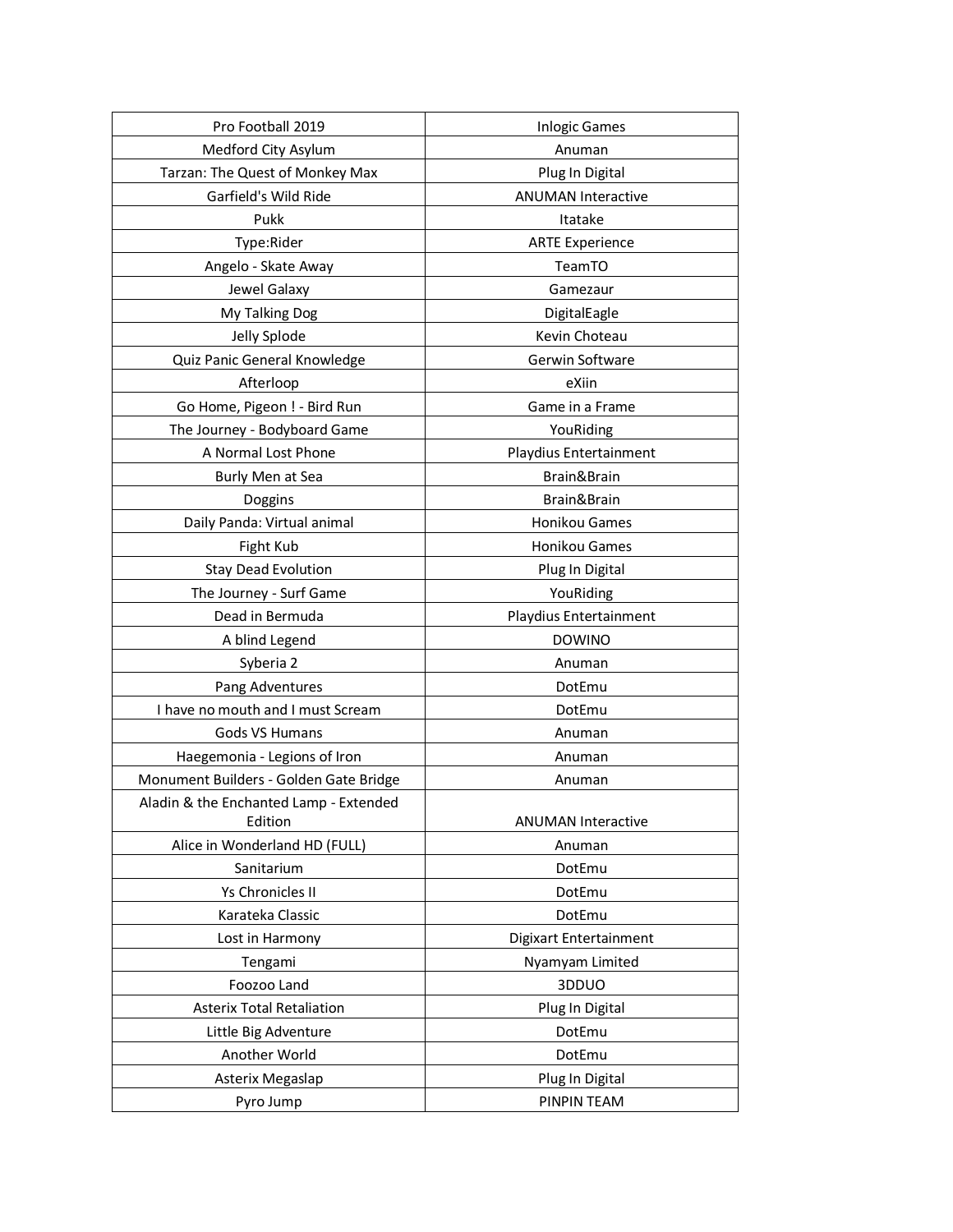| <b>Finding Teddy</b>                | LookAtMyGame                            |
|-------------------------------------|-----------------------------------------|
| Chloe's Closet - Magic Colourings   | 3DDUO                                   |
| <b>Gobliiins Trilogy</b>            | DotEmu                                  |
| Chloe's Closet - Magic Stars        | 3DDUO                                   |
| Kite Runner                         | <b>Ether Games</b>                      |
|                                     | Reliance Big Entertainment (UK) Private |
| Elite Shooter                       | Limited                                 |
| Defense Zone 2 HD                   | <b>ARTEM KOTOV</b>                      |
| <b>HELI HELL</b>                    | <b>Black Fox Entertainment</b>          |
| Gunhouse                            | <b>Necrosoft Games</b>                  |
| Defense Zone HD                     | <b>ARTEM KOTOV</b>                      |
| Jiggle Watts                        | KizStudios                              |
| Kids Kindergarten Math              | Intellijoy Educational Games for Kids   |
| Tap Tap Builder                     | <b>HeroCraft</b>                        |
| Kids Learn Shapes 2                 | Intellijoy Educational Games for Kids   |
| Critter Escape!                     | KizStudios                              |
| Kids Learn to Sort                  | Intellijoy Educational Games for Kids   |
| Sky Dash - Mission Impossible Race  | Mobi2Fun Private Limited                |
| Alive Alphabet                      | Intellijoy Educational Games for Kids   |
| One Hit Cowboy                      | <b>TTGame Studio</b>                    |
| The Great Unknown: Houdini's Castle | JoyBits Co. Ltd.                        |
| Doodle God: Rocket Scientist        | JoyBits Co. Ltd.                        |
| Zombie Raid Survival                | QPLAZE                                  |
| Doodle God: 8-bit Mania             | JoyBits Co. Ltd.                        |
| Candy Thieves 3D                    | ООО "Тролейбузз"                        |
| Doodle Tanks™                       | JoyBits Co. Ltd.                        |
| Tap the Frog: Doodle                | Playmous                                |
| Tap the Frog Faster                 | Playmous                                |
| Ride with the Frog                  | Playmous                                |
| Doodle Mafia                        | JoyBits Co. Ltd.                        |
| Tap the Frog                        | Playmous                                |
| Paint the Frog                      | Playmous                                |
| Dungeon Rushers                     | Mi-Clos Studio                          |
| RAIDEN LEGACY                       | DotEmu                                  |
| R-TYPE                              | DotEmu                                  |
| Dash Masters                        | Playmous                                |
| Double Dragon Trilogy               | DotEmu                                  |
| Smash 'n' Break +                   | halmi.sk                                |
| Galaxy shooter: Alien Warfighter    | QPLAZE                                  |
| Plumber Reloaded                    | halmi.sk                                |
| Pango Zoo                           | Studio Pango                            |
| Pango land                          | Studio Pango                            |
| Pango Playground                    | Studio Pango                            |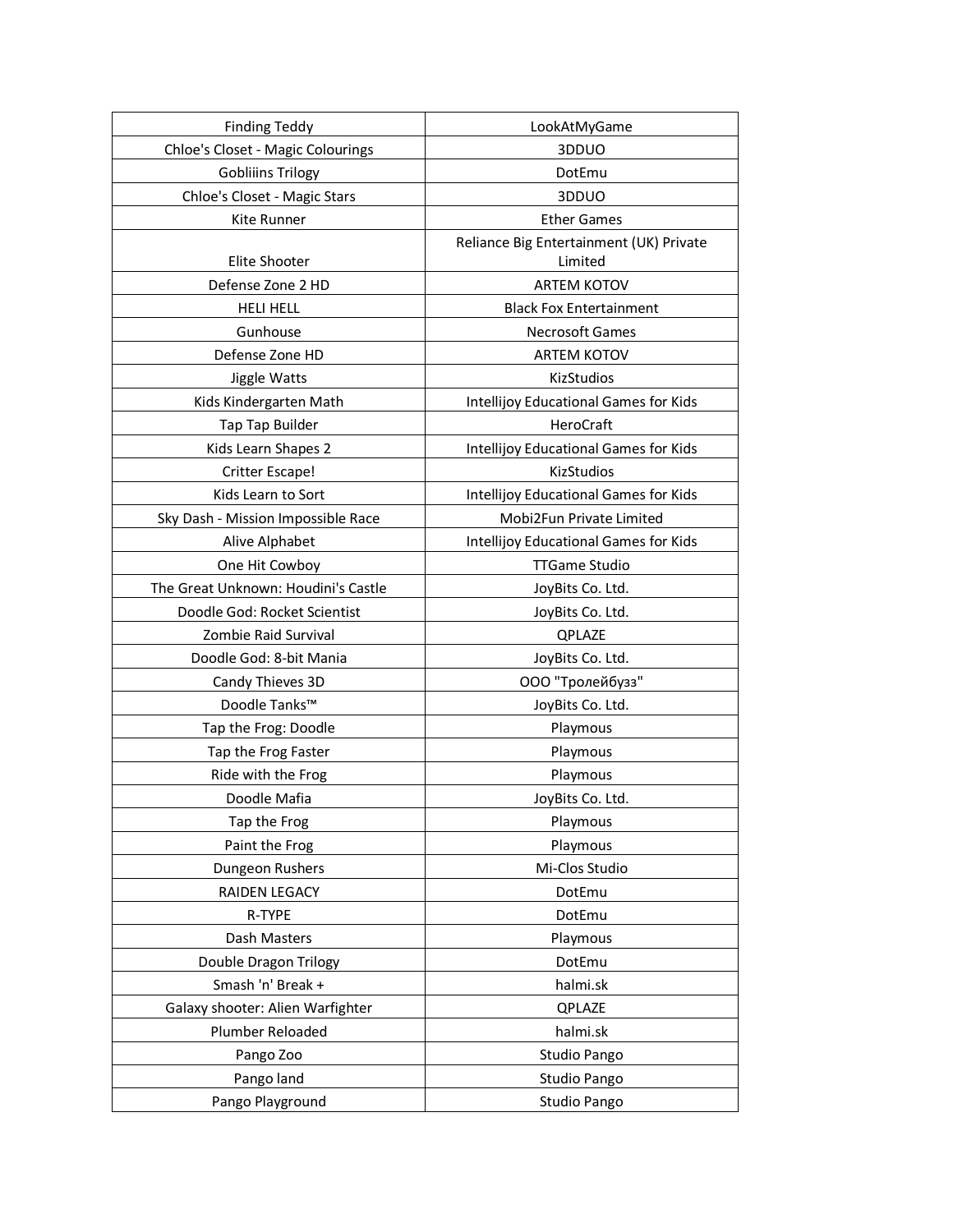| Pango plays soccer                      | Studio Pango             |
|-----------------------------------------|--------------------------|
| Pango Imaginary Car                     | Studio Pango             |
| Pango is dreaming                       | Studio Pango             |
| Pango Disguises                         | Studio Pango             |
| Pango Hide and seek                     | Studio Pango             |
| Pango and friends                       | Studio Pango             |
| Pango Comics                            | Studio Pango             |
| Pango Christmas                         | Studio Pango             |
| Pango Blocks                            | Studio Pango             |
| Pango Build City                        | Studio Pango             |
| Pango Pirate                            | Studio Pango             |
| Pango Build Park                        | Studio Pango             |
| Pango Storytime                         | Studio Pango             |
| Pango Sheep                             | Studio Pango             |
| God of Light                            | Playmous                 |
| Rope Escape                             | Deemedya                 |
| Pro Tennis 2020                         | <b>Inlogic Games</b>     |
| <b>Tower Builder</b>                    | <b>Artik Games</b>       |
| Toby: The Secret Mine                   | <b>Headup Games</b>      |
| Grim Legends: The Forsaken Bride        | Artifex Mundi            |
| Squeeze Squidoo                         | Crave Creative           |
| Pro Cricket 2019                        | <b>Inlogic Games</b>     |
| Bubbles: The Temple of Pharaoh          | Hyperkani                |
| Lost Socks - Naughty Brothers           | HeroCraft                |
| Air Hockey Speed                        | Hyperkani                |
| <b>Bouncy Nuts</b>                      | Hyperkani                |
| Dead Shell: Roguelike RPG               | HeroCraft Ltd            |
| Color Pin                               | <b>Inlogic Games</b>     |
| Avalanche Premium                       | HeroCraft                |
| Cubway                                  | HeroCraft                |
| Call of Duty Black Ops Mobile           | Activision               |
| Call of Duty Modern Warfare Force Recon | Activision               |
| Lego Brain Attack: Hero Factory         | Lego Systems             |
| <b>具 Bangalore Metro Train</b>          | Mobi2Fun Private Limited |
| Double-sided Zen Mahjong 2              | <b>NOMOC</b>             |
| Wolf on the Farm in color               | NOMOC                    |
| <b>Real Retro Games</b>                 | <b>NOMOC</b>             |
| <b>Gismart Piano</b>                    | Gismart                  |
| Young Learners Classic Readers 2        | Unidocs                  |
| English Readers 7B                      | Unidocs                  |
| Young Learners Classic Readers 4        | Unidocs                  |
| <b>Mystery Readers</b>                  | Unidocs                  |
| Young Learners Classic Readers 3        | Unidocs                  |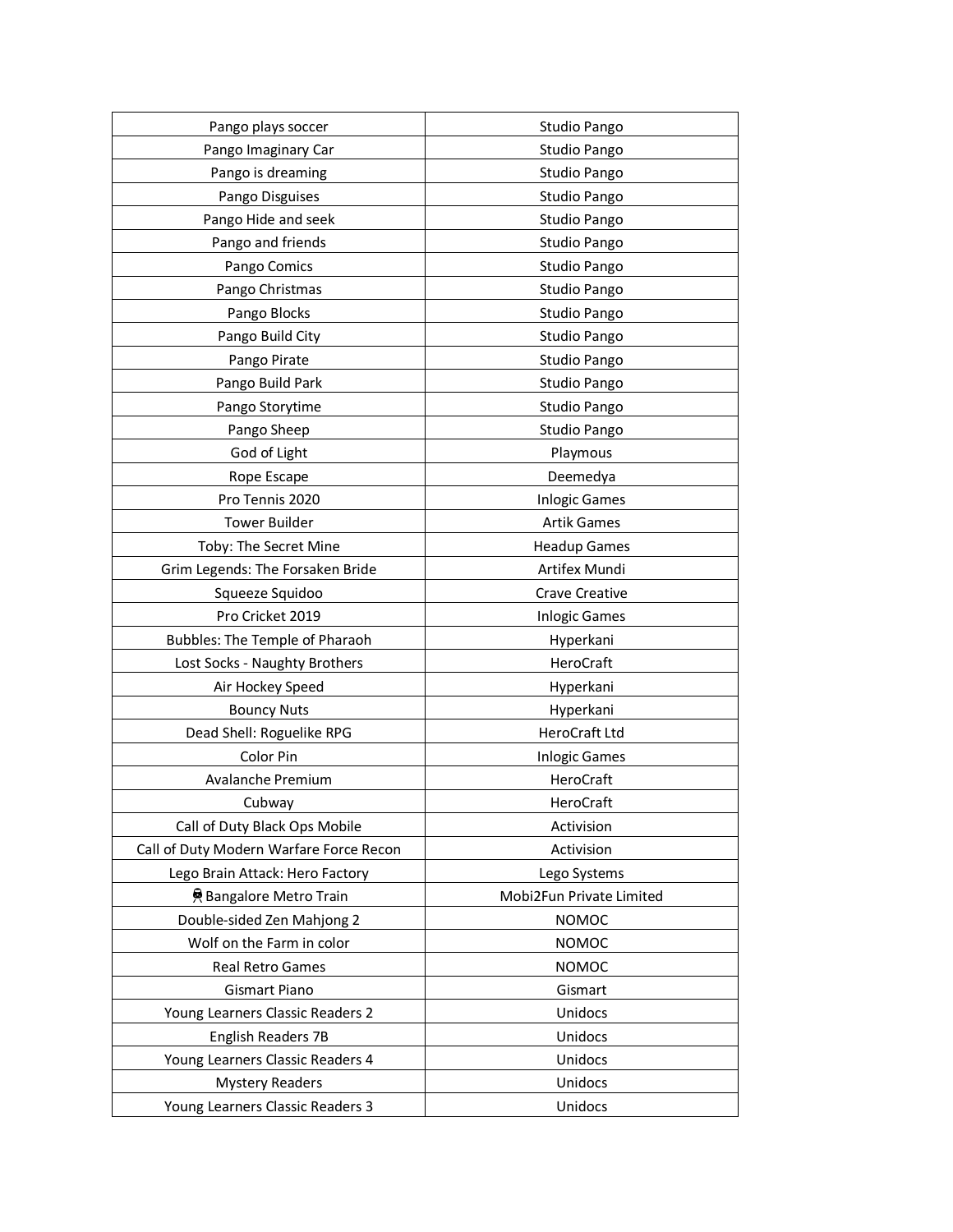| Young Learners Classic Readers 1            | Unidocs                  |
|---------------------------------------------|--------------------------|
| English Readers 6B                          | Unidocs                  |
| <b>English Readers 5B</b>                   | Unidocs                  |
| English Readers 6A                          | Unidocs                  |
| <b>English Readers 4B</b>                   | Unidocs                  |
| English Readers 7A                          | Unidocs                  |
| English Readers 5A                          | Unidocs                  |
| GivingTales - Hans Christian Andersen fairy |                          |
| tales                                       | GivingTales Kft          |
| <b>English Readers 3B</b>                   | Unidocs                  |
| <b>English Readers 2B</b>                   | Unidocs                  |
| English Readers 4A                          | Unidocs                  |
| English Readers 3A                          | Unidocs                  |
| English Readers 1B                          | Unidocs                  |
| English Readers 2A                          | Unidocs                  |
| Ultimate Quiz for CS:GO                     | <b>EcoRush Games</b>     |
| English Readers 1A                          | Unidocs                  |
| Battleship: Sea Navy Attack                 | Mobi2Fun Private Limited |
| <b>Space Expedition</b>                     | HeroCraft                |
| Real Drums: Drum set                        | Gismart                  |
| Zombie Derby 2                              | HeroCraft                |
| <b>Real Guitar</b>                          | Gismart                  |
| Pop And Lock                                | <b>Inlogic Games</b>     |
| Candy Bubble Splash 2                       | <b>Inlogic Games</b>     |
| Alien Shooter                               | Sigma Team               |
| Jewel Craft                                 | <b>Inlogic Games</b>     |
| Mini-O Mania                                | <b>Inlogic Games</b>     |
| <b>Block That!</b>                          | <b>Inlogic Games</b>     |
| Talking Tom Gold Run                        | Outfit7                  |
| Last Hope TD                                | Je Software              |
| Age of Conquest World                       | Noble Master Games       |
| Age of Conquest Europe                      | Noble Master Games       |
| Age of Conquest North America               | Noble Master Games       |
| Freeze! 2 - Brothers                        | Frozen Gun Games         |
| Age of Conquest Asia                        | Noble Master Games       |
| Evoland                                     | Playdigious              |
| Jolly Days Farm                             | HeroCraft                |
| Splashy Cats                                | <b>Artik Games</b>       |
| Angry Gorilla                               | Mobi2Fun Private Limited |
| Trial Xtreme 3                              | Deemedya                 |
| Magic Adventures 2 Magic Land               | Unidocs                  |
| Legendary Heroes                            | Monstro                  |
| Magic Adventures 3 Darks Hearts             | Unidocs                  |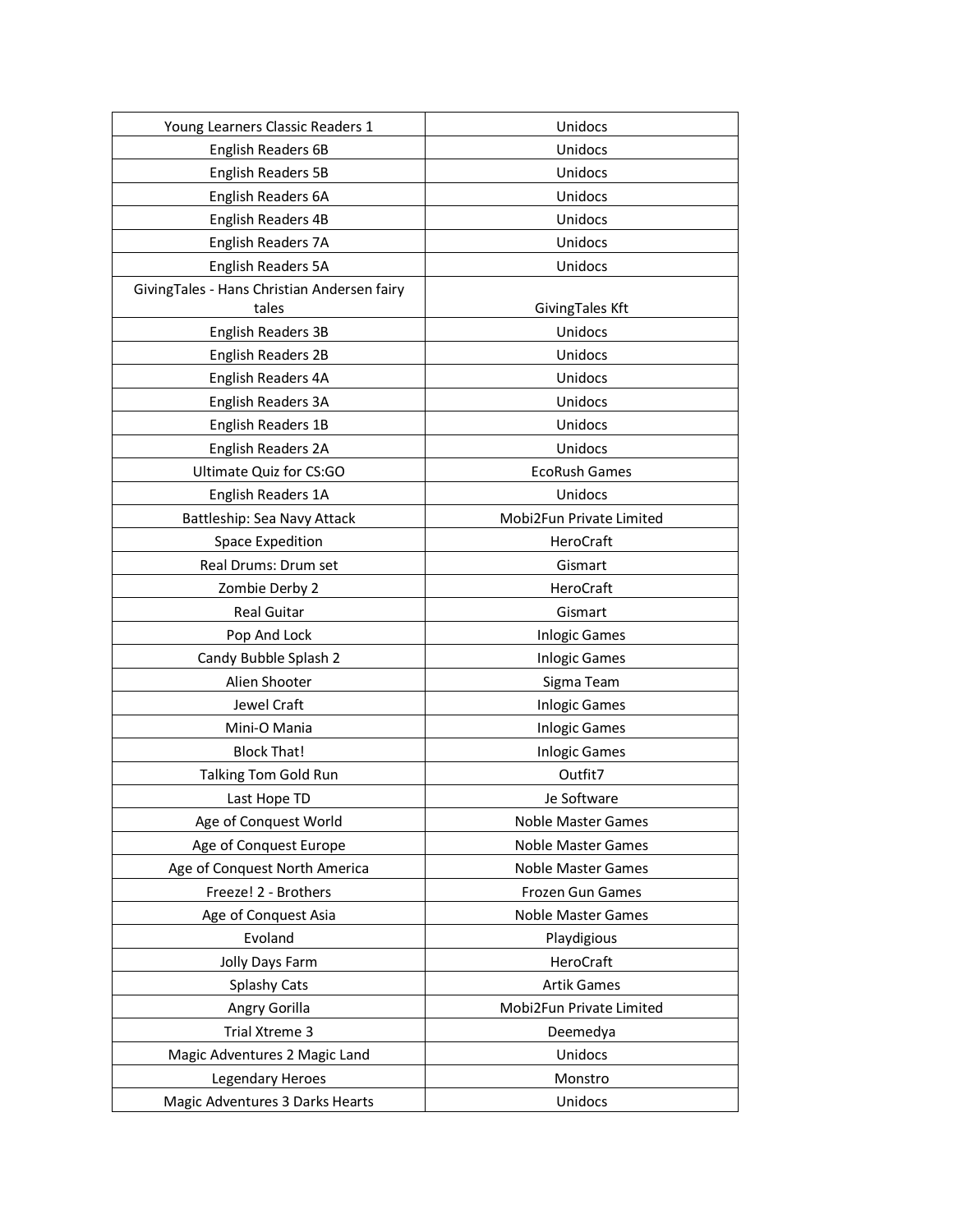| Demons and Dungeons (Action RPG)      | Monstro                  |
|---------------------------------------|--------------------------|
| Pool Ninja - 8 ball poll              | Monstro                  |
| Doodle Devil                          | JoyBits Co. Ltd.         |
| <b>Doodle Creatures</b>               | JoyBits Co. Ltd.         |
| Gangfort                              | <b>GANGFORT</b>          |
| Doodle Kingdom                        | JoyBits Co. Ltd.         |
| Jetpack Disco Mouse                   | Yippee Entertainment Ltd |
| Cut the Rope: Magic                   | ZeptoLab                 |
| Lucky Luke Shoot and Hit              | Anuman                   |
| North vs South                        | Anuman                   |
| Lucky Luke: Transcontinental Railroad | Anuman                   |
| My Puzzles with Garfield              | Anuman                   |
| Garfield Kart                         | Anuman                   |
| Road To Be King                       | <b>NoHuman Studio</b>    |
| Wonder Wood                           | HeroCraft                |
| Jungle Island Defence                 | Mobile Games Hub         |
| The Boomerang Trail                   | Mobile Games Hub         |
| <b>Button Soccer</b>                  | Smyowl                   |
| Evolve Puzzle                         | PapaFrog                 |
| City Rider: Extreme Bike Race         | Fundoo apps centre       |
| <b>Crazy Racing</b>                   | TouchTao                 |
| V for Vampire                         | Xendex GmbH              |
| Dark Night Avenger: Magic Ride        | Creatiosoft              |
| 3D Jungle Run                         | Mobile Games Hub         |
| Jetpack Hamster                       | <b>ELECTRONIC ARTS</b>   |
| Farm Animal Picture Match             | Crave Creative           |
| Dino Joyride                          | Plug In Digital          |
| Ninja Blitz                           | Xendex GmbH              |
| <b>Flappy Turtle</b>                  | Plug In Digital          |
| Joining Hands 2                       | 10tons Ltd               |
| Sparkle 2                             | 10tons Ltd               |
| Tennis in the Face                    | 10tons Ltd               |
| Azkend 2                              | 10tons Ltd               |
| Joining Hands                         | 10tons Ltd               |
| Crimsonland                           | 10tons Ltd               |
| Dustoff                               | Invictus Games Ltd.      |
| Give it up 2                          | Invictus Games Ltd.      |
| Mini Motor Racing                     | The Binary Mill          |
| Robot Maker                           | HappyTube                |
| Lingo Quiz                            | HappyTube                |
| Zombie Run 3D                         | Thumbstar Games Ltd      |
| Safe Cracker                          | Supergonk                |
| <b>Froggy Frog</b>                    | Playizzon                |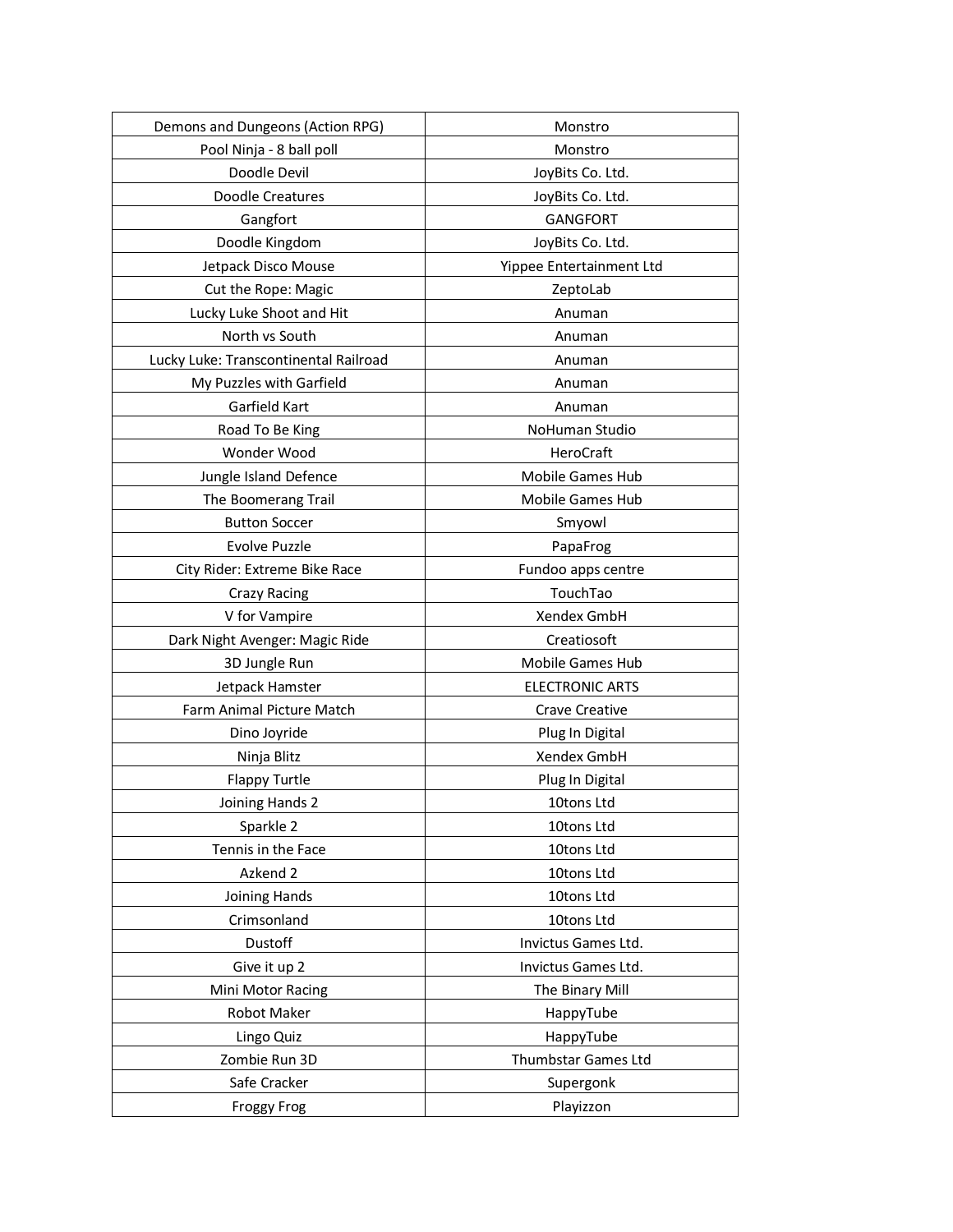| <b>Bull Fighter</b>                  | Thumbstar Games Ltd                          |
|--------------------------------------|----------------------------------------------|
| Flap The Dragon                      | Playizzon                                    |
| Cavediver                            | Thumbstar Games Ltd                          |
| <b>Total Recoil</b>                  | <b>Thumbstar Games Ltd</b>                   |
| The Adorables                        | Thumbstar Games Ltd                          |
| Graffiti Grinder                     | Troll inc                                    |
| Anthill                              | Thumbstar Games Ltd                          |
| Piyo Blocks 2                        | <b>Thumbstar Games Ltd</b>                   |
| Cube Defender                        | Park Posse Software                          |
| Finger Hoola                         | Plant Pot                                    |
| Fatty                                | Thumbstar Games Ltd                          |
| King's Cup Derby                     | <b>Thumbstar Games Ltd</b>                   |
| Doodle Alien Jump                    | Thumbstar Games Ltd                          |
| <b>Battle Space</b>                  | <b>Thumbstar Games Ltd</b>                   |
| Dirt Turbo Racing                    | Mobile Games Hub                             |
| Bounder's World                      | <b>Thumbstar Games Ltd</b>                   |
| Night Fight                          | Fugumobile Limited                           |
| <b>Bridge Constructor Playground</b> | <b>Headup Games</b>                          |
| Jambo                                | Thumbstar Games Ltd                          |
| Crazy Ball                           | FreezeNova                                   |
| Experiment                           | <b>Headup Games</b>                          |
| <b>Basketball 3D</b>                 | Dumadu Games                                 |
| Doodle Car                           | Mega8Games                                   |
| <b>Rally Racing</b>                  | <b>Brolicious Games</b>                      |
| <b>Bridge Constructor Medieval</b>   | <b>Headup Games</b>                          |
| <b>Bike Trails</b>                   | Mega8Games                                   |
| Marble Duel                          | Herocraft                                    |
| Bank Robber Getaway Driver           | <b>Action &amp; Simulation Entertainment</b> |
| Strategy & Tactics: USSR vs US       | Herocraft                                    |
| Kids Draw with Shapes                | <b>Intellijoy Educational Games for Kids</b> |
| Ant Raid                             | Herocraft                                    |
| Kids Telling Time                    | <b>Intellijoy Educational Games for Kids</b> |
| Fireworks Finger Fun                 | Crave Creative                               |
| Puffer Fish                          | Crave Creative                               |
| Dragon Slayer Quest                  | <b>Crave Creative</b>                        |
| Farm Animal Match Up Game            | Crave Creative                               |
| Chopper Lander                       | Crave Creative                               |
| <b>Beware Of Cats</b>                | Crave Creative                               |
| 2048 Number Saga                     | Crave Creative                               |
| Little Jigs ABC Puzzles              | Crave Creative                               |
| Karate Chop Challenge                | Crave Creative                               |
| Jelly Defender                       | Crave Creative                               |
| Grim Joggers                         | 10tons Ltd                                   |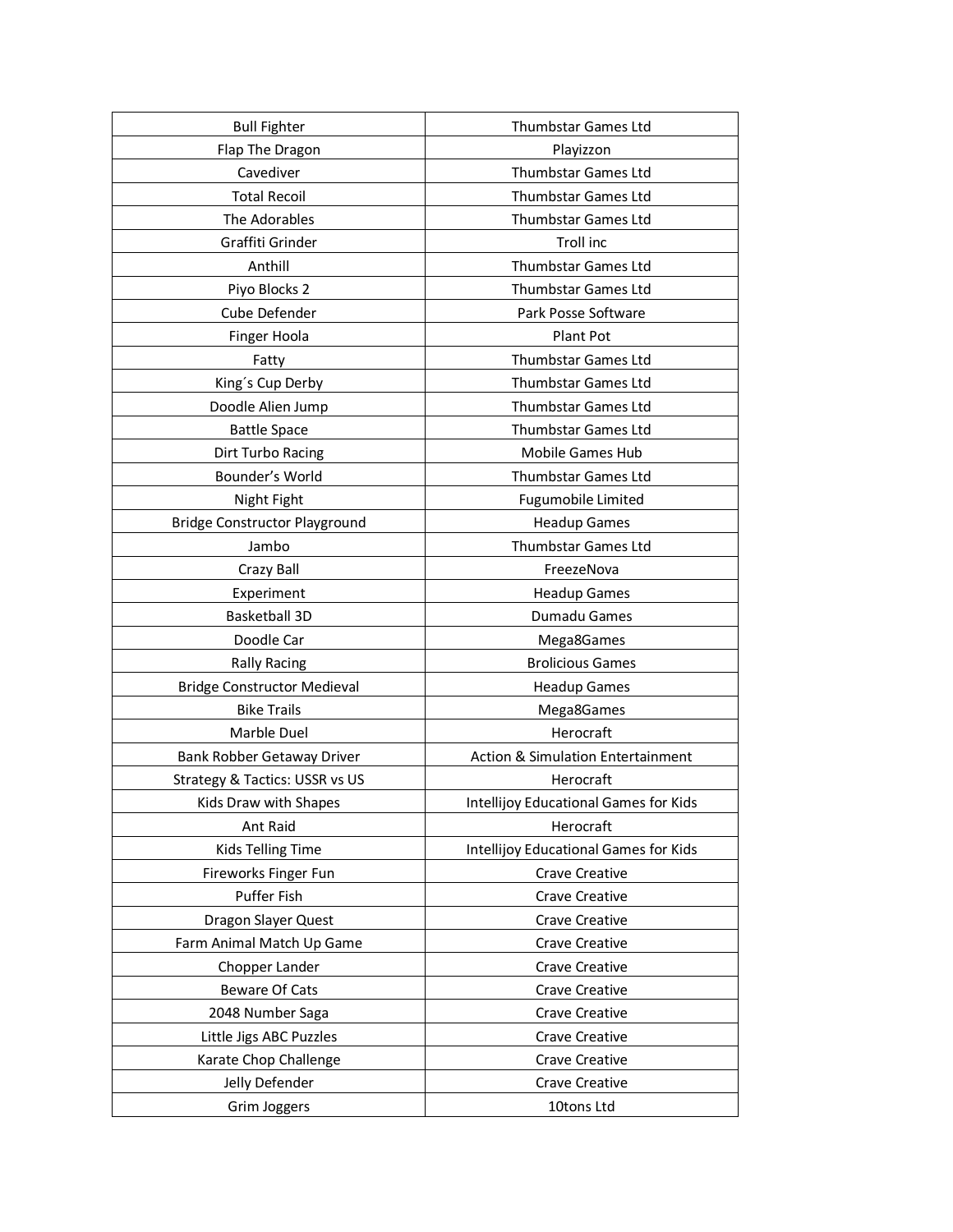| Jumping Jelly                    | Crave Creative             |
|----------------------------------|----------------------------|
| Halloween Candy Drop             | <b>Crave Creative</b>      |
| Highway Run And Gun              | <b>Crave Creative</b>      |
| Forest Legends The Call Of Lov   | Alawar Entertainment, Inc. |
| Farm Frenzy 3 Viking Heroes      | Alawar Entertainment, Inc. |
| The Treasures of Montezuma 3     | Alawar Entertainment, Inc. |
| <b>Snark Busters</b>             | Alawar Entertainment, Inc. |
| Trial Legends 1                  | Mega8Games                 |
| <b>Stunt Extreme</b>             | Rendered Ideas             |
| Farm Frenzy 3 Ice Domain         | Alawar Entertainment, Inc. |
| Trial legends 3                  | Mega8Games                 |
| Farm Frenzy 3 American Pie       | Alawar Entertainment, Inc. |
| Trial legends 2                  | Mega8Games                 |
| Shiny The Firefly                | <b>Headup Games</b>        |
| <b>BuffKnight</b>                | Buffstudio                 |
| Sunny Hillride                   | <b>Headup Games</b>        |
| <b>Pixel Heroes</b>              | <b>Headup Games</b>        |
| Foosball cup world               | Ludus Studio               |
| Race.a.bit                       | <b>Headup Games</b>        |
| Jelly Brain                      | <b>INVABT</b>              |
| Strategy & Tactics: World War II | Herocraft                  |
| Yumsters                         | HeroCraft                  |
| Majesty: Fantasy Kingdom Sim     | HeroCraft                  |
| <b>Tiny Token Empires</b>        | HeroCraft                  |
| Race Illegal: High Speed 3D      | HeroCraft Ltd              |
| Treasures of Montezuma-2         | HeroCraft                  |
| The Tiny Bang Story              | HeroCraft                  |
| Plancon: Space Conflict          | HeroCraft                  |
| Protoxide: Death Race            | HeroCraft                  |
| Zombie Derby                     | HeroCraft                  |
| The Enchanted Kingdom: Elisa's   | HeroCraft                  |
| Majesty: The Northern Expansio   | HeroCraft                  |
| Neon Commander                   | HeroCraft                  |
| Civiballs                        | HeroCraft                  |
| Feed The Bear                    | HeroCraft                  |
| Farm Frenzy                      | HeroCraft                  |
| Gibbets 2                        | HeroCraft                  |
| FootLOL: Crazy Football          | HeroCraft                  |
| Birds On A Wire                  | Herocraft                  |
| Gigajump                         | <b>Inlogic Games</b>       |
| Old School Racing                | <b>Inlogic Games</b>       |
| Pro Tennis 2015                  | <b>Inlogic Games</b>       |
| <b>Frog Burst</b>                | <b>Inlogic Games</b>       |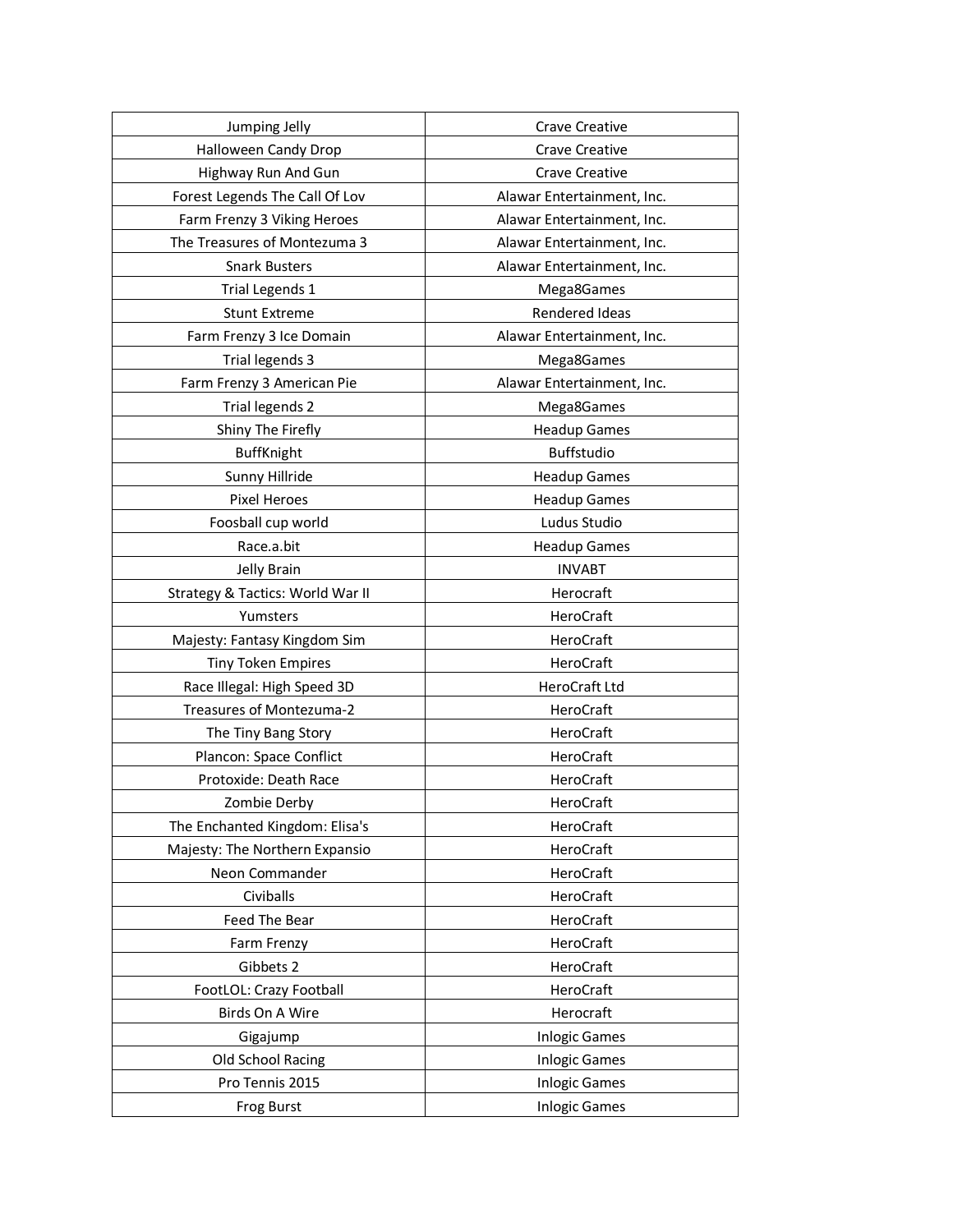| Aqua Moto Racing 2             | Zordix AB                                    |
|--------------------------------|----------------------------------------------|
| Cut the rope                   | ZeptoLab                                     |
| Castle Defender                | <b>Inlogic Games</b>                         |
| Cut the rope: Time Travel      | ZeptoLab                                     |
| My Om Nom                      | ZeptoLab                                     |
| Cut The Rope Experiments       | ZeptoLab                                     |
| Jewel Flip 2                   | Amigo Games                                  |
| <b>Bubbles and unicorns 2</b>  | Amigo Games                                  |
| <b>Tronic Breaker</b>          | Amigo Games                                  |
| Run Mummy Run 2                | Xendex Gmhb                                  |
| Freestyle Motocross 4 Pro      | Xendex Gmhb                                  |
| Candy Popper 2                 | Amigo Games                                  |
| Astro Shark HD                 | Unit9                                        |
| Shelter: A Survival Card Game  | <b>Survivalist Games</b>                     |
| <b>Block Breaker Deluxe</b>    | Mobile Games Hub                             |
| FoxOne                         | SkyFox                                       |
| Asteroids Belt                 | Allebi                                       |
| Heroes of Loot                 | OrangePixel                                  |
| <b>Fractal Combat</b>          | <b>OYK Games</b>                             |
| <b>Kids Painting</b>           | Intellijoy Educational Games for Kids        |
| Kids Tap and Color             | Intellijoy Educational Games for Kids        |
| Final Freeway 2R               | <b>OYK Games</b>                             |
| <b>Kids Music</b>              | Intellijoy Educational Games for Kids        |
| Kids Learn about Animals       | Intellijoy Educational Games for Kids        |
| Kids Sight Words               | Intellijoy Educational Games for Kids        |
| Weird Park 3                   | Alawar Entertainment, Inc.                   |
| Kids Professions Dressing Game | Intellijoy Educational Games for Kids        |
| <b>Kids Shapes</b>             | Intellijoy Educational Games for Kids        |
| Kids Shapes and Colors         | Intellijoy Educational Games for Kids        |
| <b>Kids Counting</b>           | Intellijoy Educational Games for Kids        |
| Kids First Grade Math Word Pro | Intellijoy Educational Games for Kids        |
| Kids Learn to Read             | Intellijoy Educational Games for Kids        |
| Kids ABC Trains                | <b>Intellijoy Educational Games for Kids</b> |
| Kids ABC Letters               | Intellijoy Educational Games for Kids        |
| Kids ABC Phonics               | Intellijoy Educational Games for Kids        |
| Kids Numbers and Math          | Intellijoy Educational Games for Kids        |
| Kids Preschool Puzzles         | Intellijoy Educational Games for Kids        |
| Kids Connect the Dots          | Intellijoy Educational Games for Kids        |
| Zombie Chase 3                 | <b>Inlogic Games</b>                         |
| Tappy ZOO                      | <b>Inlogic Games</b>                         |
| 99 Rockets                     | Itatake                                      |
| <b>Timber Guy</b>              | <b>Inlogic Games</b>                         |
| Kids Learn Colors              | Intellijoy Educational Games for Kids        |